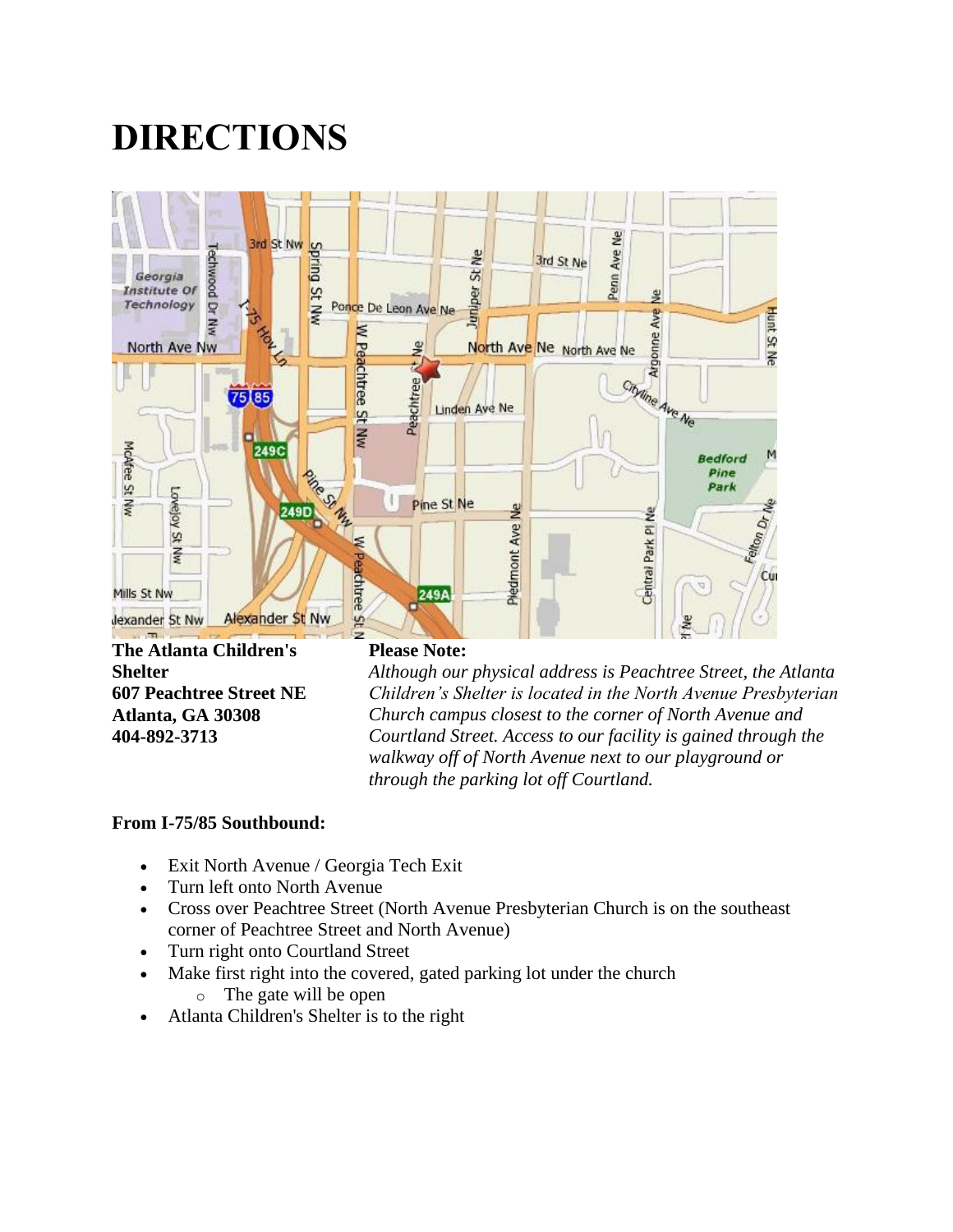#### **From I-75/85 Northbound:**

- Exit Peachtree Street Exit
- Follow Pine Street to Peachtree Street
- Turn left at the traffic light at Peachtree Street
- Proceed on Peachtree Street until you reach North Avenue (North Avenue Presbyterian Church is on the southeast corner of Peachtree Street and North Avenue)
- Turn right onto North Avenue
- Turn right onto Courtland
- Make first right into the covered, gated parking lot under the church
	- o The gate will be open
- Atlanta Children's Shelter is to the right

#### **From Downtown:**

- Take Peachtree Street north until you reach North Avenue (North Avenue Presbyterian Church is on the southeast corner of Peachtree Street and North Avenue)
- Turn right onto North Avenue
- Turn right onto Courtland Avenue
- Make first right into the covered, gated parking lot under the church
	- The gate will be open
- Atlanta Children's Shelter is to the right

#### **OR**

- Take Piedmont Road north to North Avenue
- Turn left onto North Avenue
- Turn left onto Courtland Street
- Make first right into the covered, gated parking lot under the church
	- The gate will be open
- Atlanta Children's Shelter is to the right

## **From Buckhead or Points North of Midtown:**

- Take Spring Street or Peachtree Road south to North Avenue
- Turn left onto North Avenue (North Avenue Presbyterian Church will be on the southeast corner of Peachtree Street and North Avenue)
- Turn right onto Courtland
- Make first right into the covered, gated parking lot under the church
	- The gate will be open
- Atlanta Children's Shelter is to the right